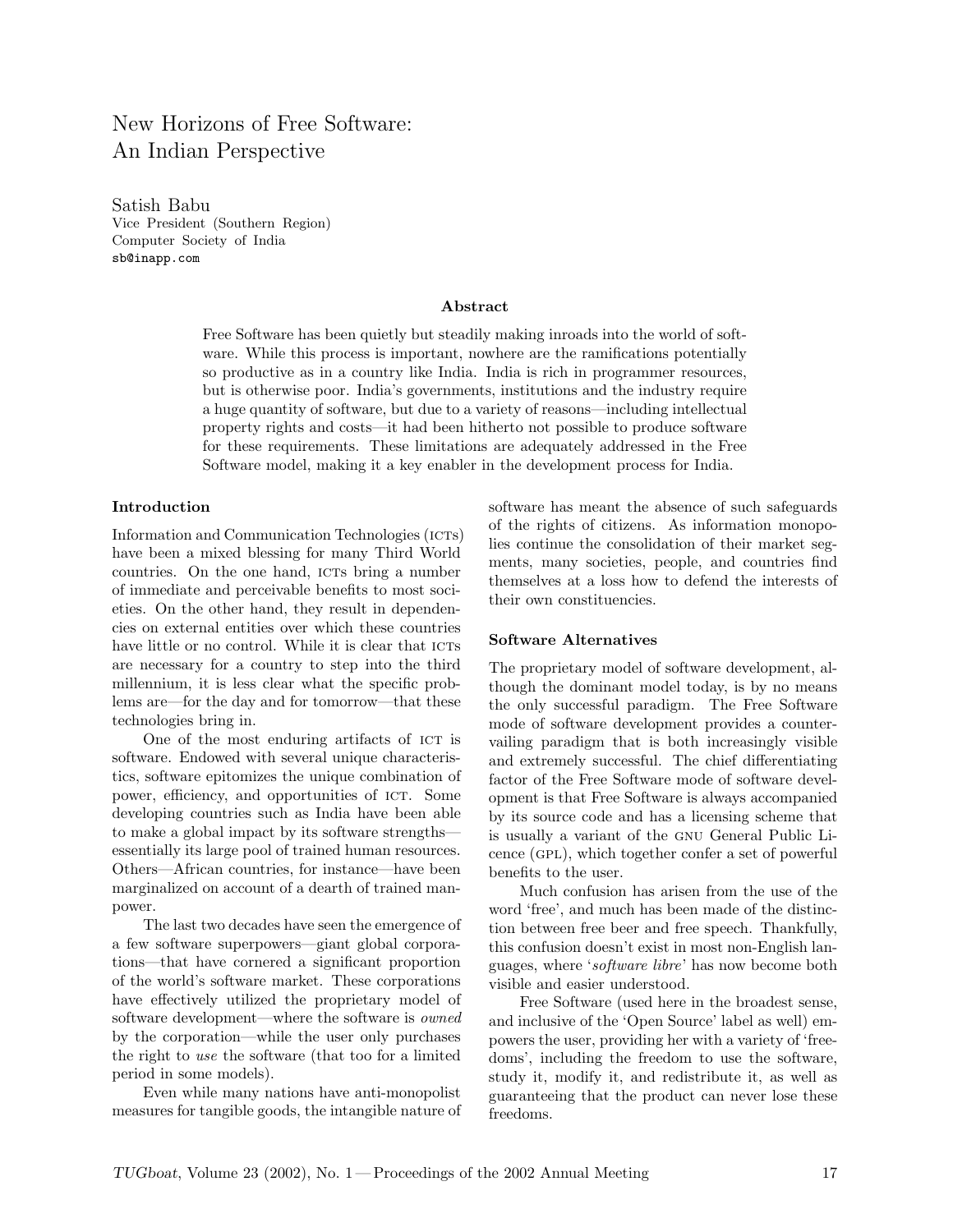While these freedoms are themselves extremely important, their collective import, especially for larger organizations, including governments, is far reaching. This paper examines these vis- $\acute{a}$ -vis developing countries in general, and India, in particular.

Developing countries share several attributes: poverty; lack of education; opaque governments; malnutrition and epidemics; and poor respect for human rights, to list some. While the well-known aphorism, "you can't eat software", is indeed true, it is increasingly being recognized that ICTs can play an important role in addressing development priorities and can improve the quality of life of some of the poorest sections of human society. This paper argues that software libre is in a position to make this happen, and is perhaps the only way to protect the rights of peoples and communities, for today and tomorrow.

## The Ethical Dimension

Humankind has, in the centuries of its evolution, come up with several universal ethical values: truth, beauty, freedom, courage, justice, peace and harmony. Of these, the one that has most influenced the destinies of nations is freedom. Freedom has been described variously as "the power to act, speak or think without externally imposed restraints" or as "the right to choose".

It is interesting to note that while countries, in general, are enhancing freedoms available to its citizens (improving human rights; supporting democracy as the nearest-to-ideal for governance), one glaring exception, where freedom is actually being curtailed, relates to software. The emergence of information monopolies not just limit choice, but also tend to stifle the emergence of alternate paradigms. In software, where the marginal cost of reproduction approaches zero, there is a clear risk of larger companies imposing 'invisible' barriers against alternatives (for example, by using private application programming interfaces (apis) not known to competitors, or evolving custom 'extensions' to commodified standards, thereby limiting the users' freedom of choice).

Software libre provides a truly 'free', morally desirable alternative, by making it possible for alternative products and services to emerge, even where they would be infeasible from purely profit oriented market dynamics. This is, of course, not accidental: Free Software has evolved to be a framework of complementary set of software building blocks that are available at low- or zero-cost, thereby making it possible for the further development in the same manner. In short, the freedoms enshrined in Free Software, together with its much lower costs, allows it to break the profitability barrier, thereby allowing alternative products to emerge even where market dynamics dictate otherwise.

# The Legal Political Dimension

From a pragmatic sense, the most important point of distinction between proprietary and software libre has to do with its politico-legal aspects. First, Free Software removes much of the licensing nightmare associated with proprietary software (for example: per copy, per seat, per cpu, timebased activation), and actually 'liberates' software as also the users. Second, the freedoms associated with Free Software becomes tremendously important in some contexts—e.g., for a government, on account of factors such as sovereignty, autonomy and information security. Third, it allows for modification and maintenance by any qualified entity, thereby avoiding the vendor 'lock-in' associated with most proprietary software. Finally, Free Software allows new software to be evolved or modified from earlier software, reusing code where required with the guarantee of inalienable rights to the fully developed artifact.

For India, this dimension perhaps overshadows most other advantages of Free Software. Governments are taking steps to implement IT enabled services in India's provinces. These efforts do not, in most cases, fully take into account the ramifications of such government decisions. At least in some cases, intellectual property related disputes with local companies have already come to light. One wonders how these governments—which are presently finding it difficult to deal with small local companies vis-á-vis licensing issues—will be able to deal with the giant software global corporations and yet ensure that the interests of its own people are protected.

As software entrenches itself as a prime enabler of governance, it is extremely important for governments to understand this dimension. The *software* libre model is the only solution that will protect the rights of governments and its people. The following quote, reproduced from A Rebuttal to Meyer's "The Ethics of Free Software", available at http://www. advogato.org/article/94.html, makes this point amply clear:

Having the source is about people, the everyman and everywoman, keeping a stake in the software technology that's fusing with, running and controlling their everyday lives. It's not about exercising power, it's about the freedom and ability to exercise that power when needed.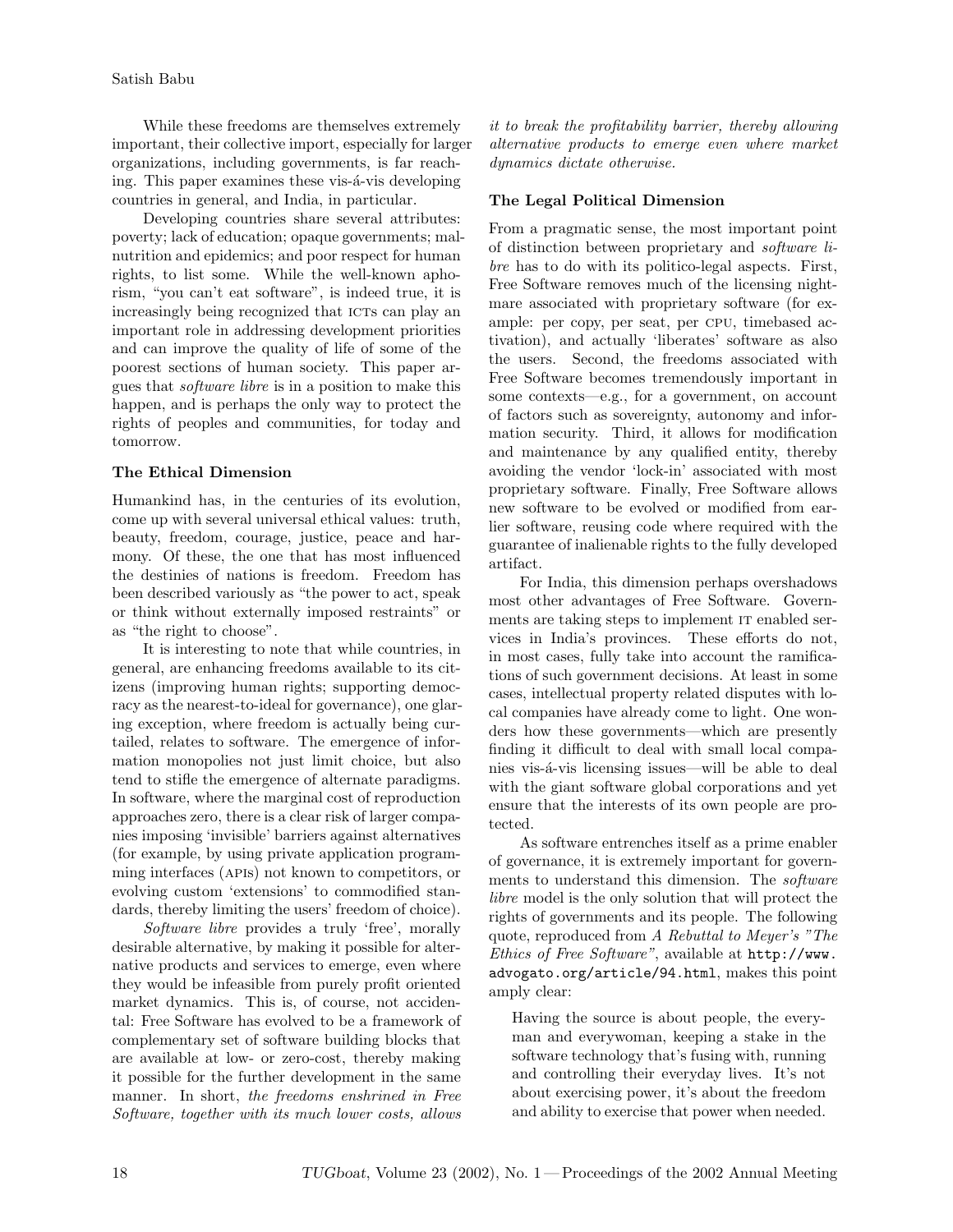## The Technology Dimension

The foregoing discussion on ethics or legal aspects of software libre would have been only of academic interest if the products of the model were merely as good as those of the proprietary model. However, it can safely be said now that the genre of software produced by software libre is thought (by programmers, and, lately, by the industry as well) to be technologically superior.

User perception of software quality is dependent on a number of parameters: performance; features; the presence and number of bugs; presence of security holes; ability to incorporate users' own requirements; availability of patches and fixes; and the availability of a community of users who can help novices.

Software libre scores high on almost all of these metrics. It is interesting to note that the proprietary stream highlights the 'fact' that "Free Software is unsupported". Even when legally and technically correct, the statement is especially ironic in the context of Southern countries, including India. While users pay the same price (in most cases) for products in the South and the North (although, by Human Development Index standards, the relative price is many times more in the South than in the North), the 'support'—which has already been factored into the price—is virtually nonexistent in Southern countries (where telephone infrastructure itself is nonexistent in many situations). Most people who buy shrink wrapped software in India never use telephonic support.

Other observers have pointed out how the superior quality of software libre is not an accident. On the contrary, this superiority has to do with its development methodology, which features the following practices:

- Large numbers of programmers involved
- One or more maintainers, who alone can change code in the repository
- Peer review of code
- Parallel testing/debugging by numerous users
- Bug reporting by hundreds of users
- A sense of ownership of the code
- Recognition to chief contributors in documentation

Security by obscurity, long promoted by proprietary companies, is clearly a very poor substitute to parallel testing and peer reviews, all by a community of programmers who feel a sense of ownership in what they do.

### The Economic Dimension

If the fruits of ICT should benefit a significantly large section of humankind, some kind of a democratization of computing ('computing for the masses') is required in Southern countries. There are several obstacles to such an initiative, the most important of which are the lack of funds for hardware and software, and the lack of basic infrastructure. While the latter is outside the scope of this paper (although this is being addressed by development programmes based on both internal resources and external aid), the former is something that can be addressed by software libre.

While free as in free speech is very important, almost equally important for the South is free as in free beer. The relatively low cost of software libre products—for now and for the future—is an important consideration that can influence the decision to adopt it. While exact figures for the savings by using Free Software vary, what is clear is that there are substantial savings, even when the relatively large costs of creating trained manpower for free platforms (which may not exist in most places) are factored into the analysis.

It is important to realize that the 'price' of software is different from its cost. Several proprietary companies are known to offer substantial discounts on the list price of their software, especially to institutional buyers such as governments or schools. While this results in a temporary reduction in the funds outflow, there is no guarantee that—once the lockin has happened—the vendor will not increase prices. The cost of proprietary software is high, no matter what its price: freedom has been lost.

#### Other Dimensions

Software libre is socially desirable from several other aspects as well. Some of these are examined below:

Education India has an edge over most other countries in IT, since it has a large pool of trained human resources in the area. In order for India to continue to maintain this edge, it is important to ensure that its students have access to the latest technologies and practices in IT. Free Software is perhaps the only example of live code that is available for students to examine. No surprise that many premier institutions in India already use such source code for teaching their students.

Globalization and Market Penetration While some communities are able to utilize globalization to further their own interests, most communities in the South are vulnerable—through loss of livelihoods,